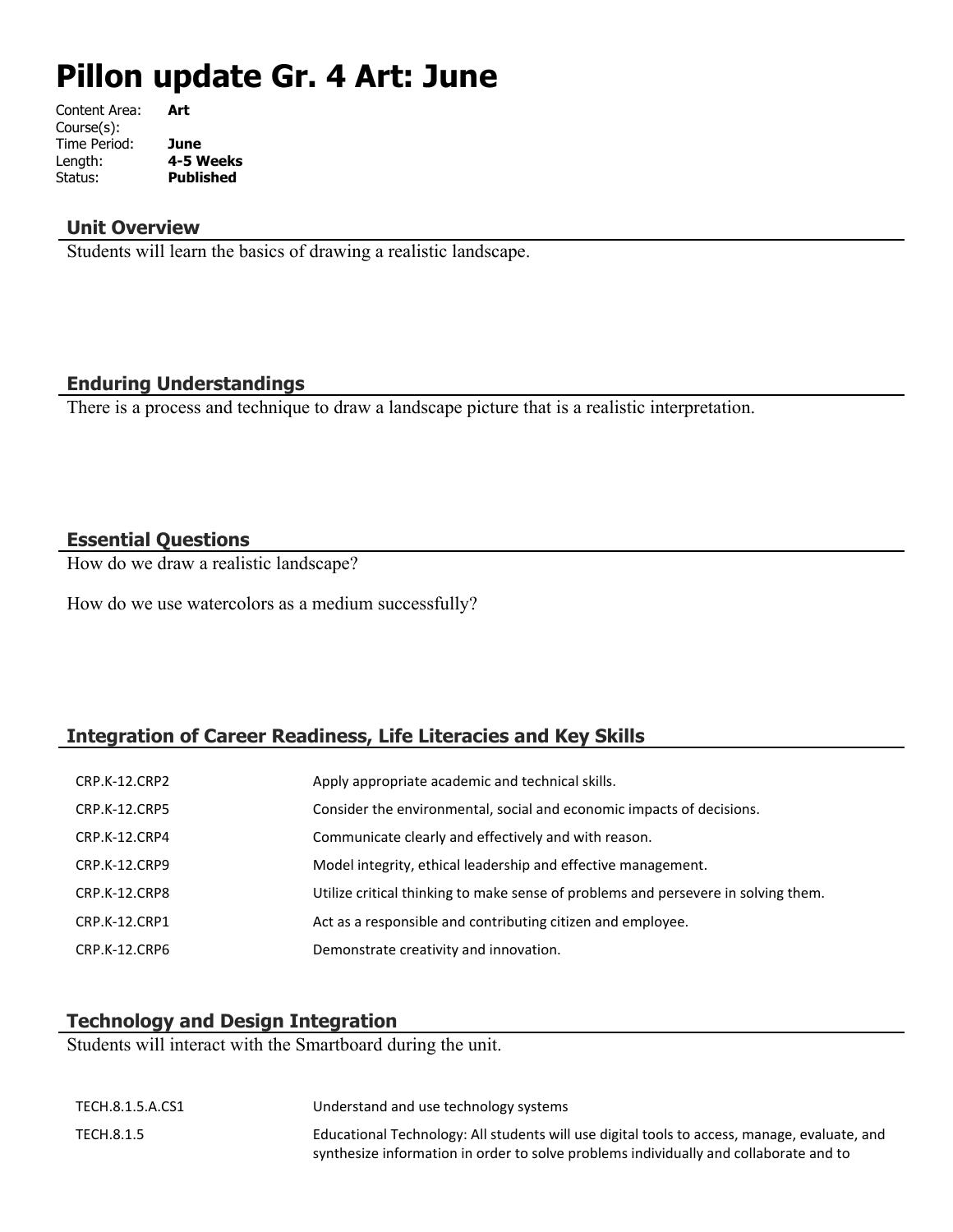|              | create and communicate Knowledge.                                                 |
|--------------|-----------------------------------------------------------------------------------|
| TECH.8.1.5.A | Technology Operations and Concepts: Students demonstrate a sound understanding of |
|              | technology concepts, systems and operations.                                      |

create and communicate knowledge.

#### **Interdisciplinary Connections**

| LA.SL.4.1 | Engage effectively in a range of collaborative discussions (one-on-one, in groups, and<br>teacher-led) with diverse partners on grade 4 topics and texts, building on others' ideas<br>and expressing their own clearly. |
|-----------|--------------------------------------------------------------------------------------------------------------------------------------------------------------------------------------------------------------------------|
| LA.L.4.1  | Demonstrate command of the conventions of standard English grammar and usage when<br>writing or speaking.                                                                                                                |

#### **Differentiation**

- Understand that gifted students, just like all students, come to school to learn and be challenged.
- Pre-assess your students. Find out their areas of strength as well as those areas you may need to address before students move on.
- Consider grouping gifted students together for at least part of the school day.
- Plan for differentiation. Consider pre-assessments, extension activities, and compacting the curriculum.
- Use phrases like "You've shown you don't need more practice" or "You need more practice" instead of words like "qualify" or "eligible" when referring to extension work.
- Encourage high-ability students to take on challenges. Because they're often used to getting good grades, gifted students may be risk averse.

#### **Definitions of Differentiation Components**:

- o Content the specific information that is to be taught in the lesson/unit/course of instruction.
- o Process how the student will acquire the content information.
- o Product how the student will demonstrate understanding of the content.
- o Learning Environment the environment where learning is taking place including physical location and/or student grouping

## **Differentiation occurring in this unit:**

Students will be encouraged to improve and challenge thier art skills as they proceed.

Simpler instructions and tasks will be assigned for struggling students

For Gifted:

Encourage students to explore concepts in depth and encourage independent studies or investigations. Use thematic instruction to connect learning across the curriculum. Encourage creative expression and thinking by allowing students to choose how to approach a problem or assignment. Expand students' time for free reading. Invite students to explore different points of view on a topic of study and compare the two. Provide learning centers where students are in charge of their learning. Brainstorm with gifted children on what types of projects they would like to explore to extend what they're learning in the classroom. Determine where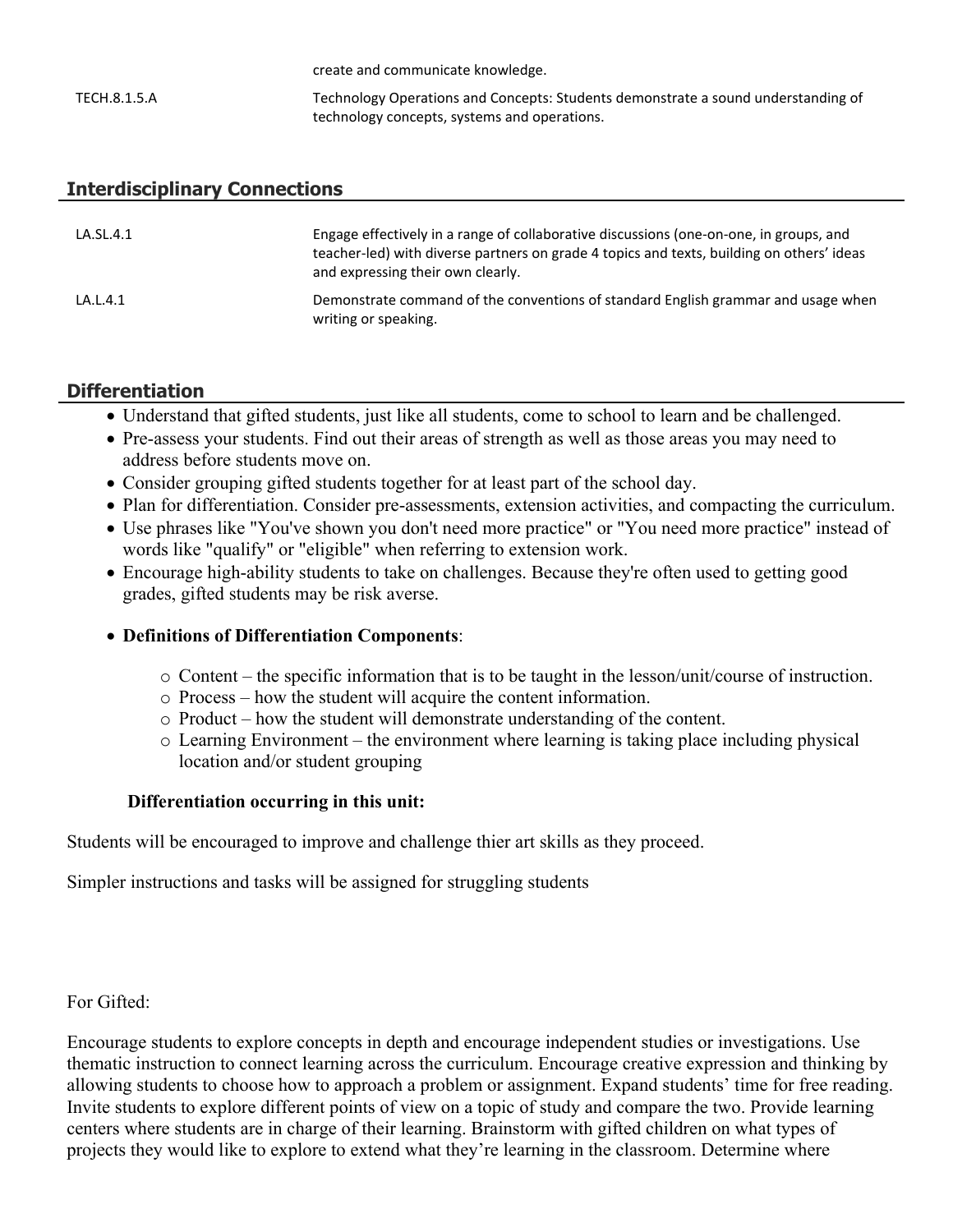students' interests lie and capitalize on their inquisitiveness. Refrain from having them complete more work in the same manner. Employ differentiated curriculum to keep interest high. Avoid drill and practice activities. Ask students' higher level questions that require students to look into causes, experiences, and facts to draw a conclusion or make connections to other areas of learning. If possible, compact curriculum to allow gifted students to move more quickly through the material. Encourage students to make transformations- use a common task or item in a different way. From

http://www.bsu.edu/web/lshasky/Forms/Interventions/Gifted.pdf

# **Modifications & Accommodations**

Individual IEP's and 504 accommodations will be utilized.

Refer to QSAC EXCEL SMALL SPED ACCOMMOCATIONS spreadsheet in this discipline.

## **Modifications and Accommodations used in this unit:**

#### **Benchmark Assessments**

**Benchmark Assessments** are given periodically (e.g., at the end of every quarter or as frequently as once per month) throughout a school year to establish baseline achievement data and measure progress toward a standard or set of academic standards and goals.

#### **Schoolwide Benchmark assessments:**

Aimsweb benchmarks 3X a year

Linkit Benchmarks 3X a year

DRA

#### **Additional Benchmarks used in this unit:**

Benchmark assessments based on the standards listed.

| VPA.1.3.5.D.CS1 | The elements of art and principles of design can be applied in an infinite number of ways<br>to express personal responses to creative problems.                                                 |
|-----------------|--------------------------------------------------------------------------------------------------------------------------------------------------------------------------------------------------|
| VPA.1.3.5.D.1   | Work individually and collaboratively to create two- and three-dimensional works of art<br>that make cohesive visual statements and that employ the elements of art and principles<br>of design. |

#### **Formative Assessments**

Assessment allows both instructor and student to monitor progress towards achieving learning objectives, and can be approached in a variety of ways. **Formative assessment** refers to tools that identify misconceptions, struggles, and learning gaps along the way and assess how to close those gaps. It includes effective tools for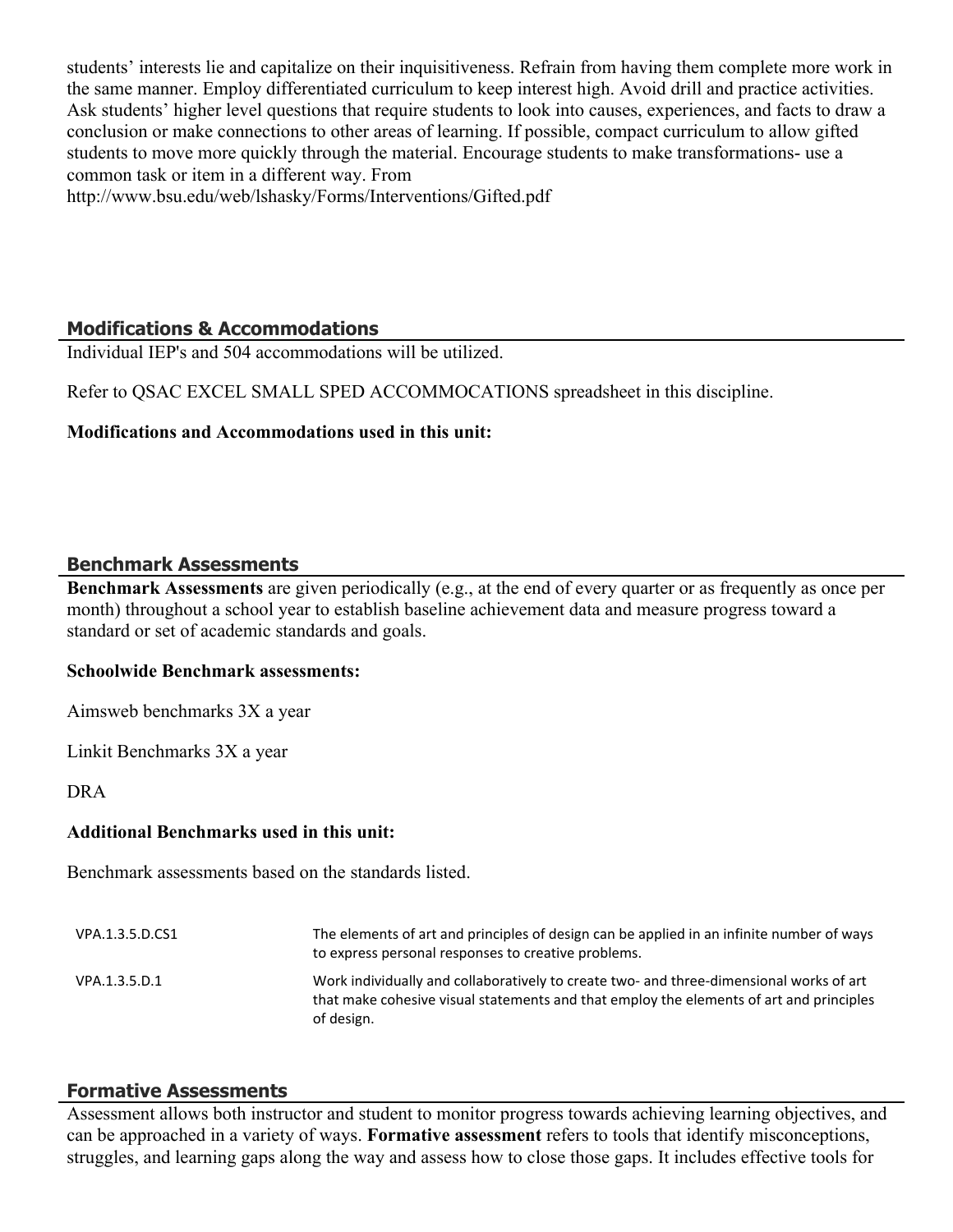helping to shape learning, and can even bolster students' abilities to take ownership of their learning when they understand that the goal is to improve learning, not apply final marks (Trumbull and Lash, 2013). It can include students assessing themselves, peers, or even the instructor, through writing, quizzes, conversation, and more. In short, formative assessment occurs throughout a class or course, and seeks to improve student achievement of learning objectives through approaches that can support specific student needs (Theal and Franklin, 2010, p. 151).

#### **Formative Assessments used in this unit:**

Teacher observations during the process

Discussion

# **Summative Assessments**

**summative assessments** evaluate student learning, knowledge, proficiency, or success at the conclusion of an instructional period, like a unit, course, or program. Summative assessments are almost always formally graded and often heavily weighted (though they do not need to be). Summative assessment can be used to great effect in conjunction and alignment with formative assessment, and instructors can consider a variety of ways to combine these approaches.

#### **Summative assessments for this unit:**

Peer observation

Teacher observation

Rubric

## **Instructional Materials**

Smart board slide show of various watercolor landscapes

Watercolors and watercolor paper and brushes